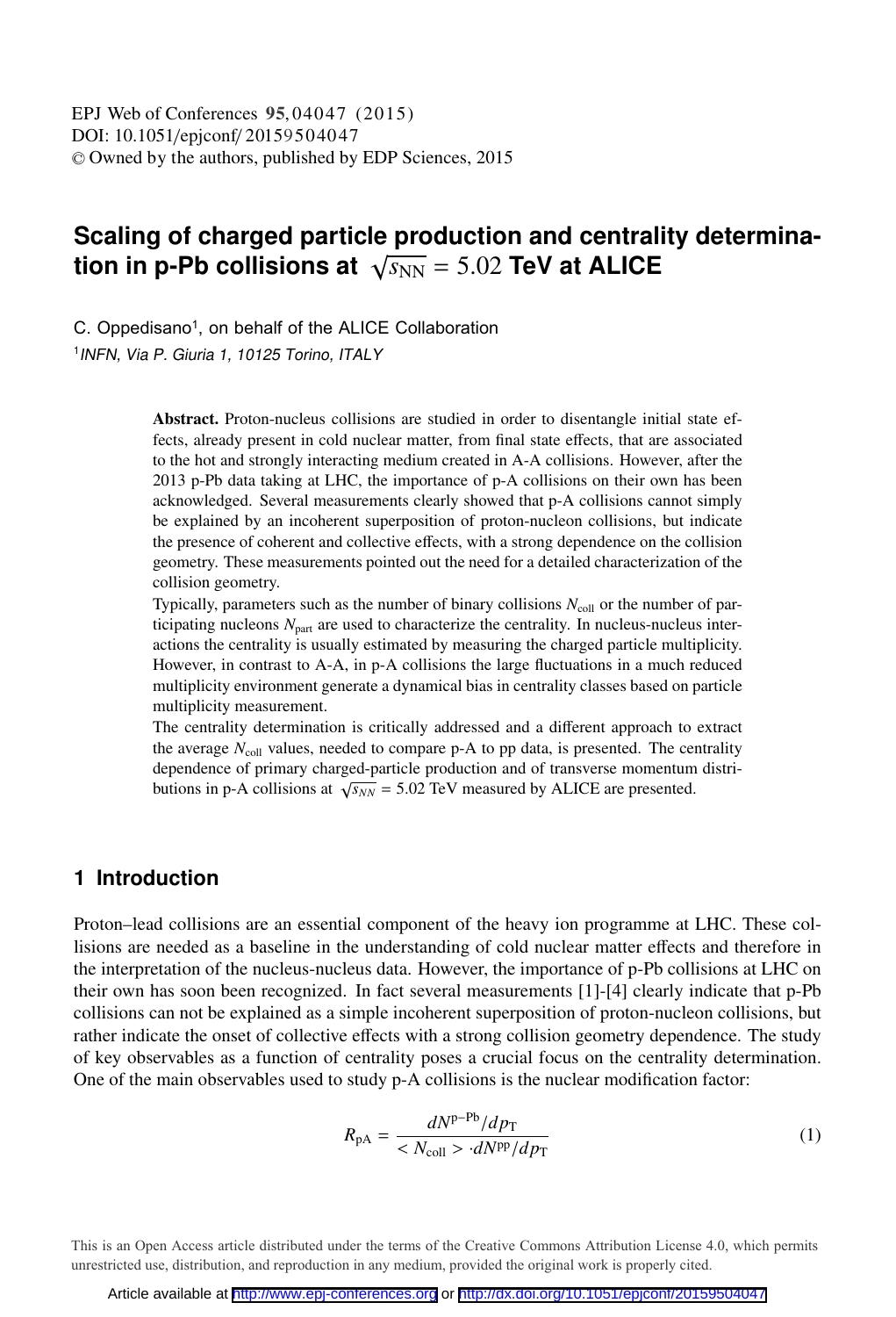#### EPJ Web of Conferences

The  $R_{pA}$  compares the yield in p-Pb to the yield in p-p scaled by the average number of binaries proton-nucleon collisions in centrality selected samples. For the minimum bias sample, the average  $N_{\text{coll}}$  can be calculated from the ratio of p-N and p-A inelastic cross-sections:  $\langle N_{\text{coll}} \rangle^{MB} = A$ .  $\sigma_{\rm pN}/\sigma_{\rm pA}$  = 6.9 [5]. For the analysis as a function of centrality, the details of centrality determination procedure becomes crucial.

### **2 Centrality determination: common approach**

To determine the relation between a measured observable and the collision geometry, typically defined through the number of participating nucleons  $N_{\text{part}}$  or the number of binary collisions  $N_{\text{coll}}$ , usually a Glauber model is used in combination with a model that accounts for particle production. This kind of approach has already been used by ALICE for the centrality determination in Pb-Pb [6].

In ALICE, the centrality can be estimated by measuring either the charged particle multiplicity or the energy detected at zero degrees. At midrapidity the multiplicity can be measured by the innermost silicon pixel layers of the Inner Tracking System (ITS), specifically the number of clusters measured in the second layer ( $|\eta_{LAB}| < 1.4$ ) is used as an estimator, named CL1. At more forward rapidities, 2 scintillator hodoscopes placed on both sides relative to the interaction point (IP) have been employed: V0A placed on the Pb-remnant side (2.0 <  $\eta_{LAB}$  < 5.1) and V0C on the proton remnant side (-3.7 <  $\eta_{LAB}$  < -1.7). At very forward rapidities the Zero Degree Calorimeters (ZDC), placed at  $\pm 112.6$  m from the IP, detect the energy carried by nucleons knocked out or emitted in de-excitation processes by the interacting nucleus, usually called "slow" nucleons [7] (and references therein). Each ZDC set is composed by a neutron (ZN) and a proton (ZP) calorimeter.

Charged particle production is typically modeled using a Negative Binomial Distribution (NBD), assuming *N*<sub>part</sub> as the number of particle sources (ancestors). For the zero degree energy, a model to account for the slow nucleon (SNM) emission is coupled with the Glauber Monte Carlo. The SNM we used is a heuristic model based on experimental results at lower energies, where it has been reported that the features of the emitted nucleons weakly depend on the incident proton beam energy in a rather wide range from 1 GeV to 1 TeV [7].

From the Glauber model, the probability  $\pi(v)$  for having v binary collisions (or participants) is obtained. Then, from the coupled model for particle emission, one can calculate the probability to observe a multiplicity *M* for a given  $v$ ,  $P(M|v)$ . The multiplicity or zero degree energy value obtained in this way is then fitted to experimental data. Finally, centrality classes are defined slicing the measured distributions, and the information from the Glauber MC in the corresponding generated distributions is used to calculate the mean number of participants  $\langle N_{\text{part}} \rangle$  and the mean number of binary collisions  $\langle N_{\text{coll}} \rangle$ .

In figure 1 V0A multiplicity and ZNA energy are shown with, superimposed, the results from the Glauber fit. For V0A the fit is performed excluding the 90-100% region to avoid the region with lower trigger efficiencies. The values of the NBD parameters are similar to those obtained fitting the corresponding multiplicity in pp collision at  $\sqrt{s}$  = 7 TeV. The SNM implementation allows to reproduce the essential features of the ZN spectrum, such as the low neutron multiplicity peaks and the observed saturation. The average values of  $N_{\text{coll}}$  estimated through the Glauber approach using different estimators are shown in figure 2. Values from the different estimators agree within the systematic uncertainty (estimated by varying the Glauber parameters and with a MC closure test using HIJING).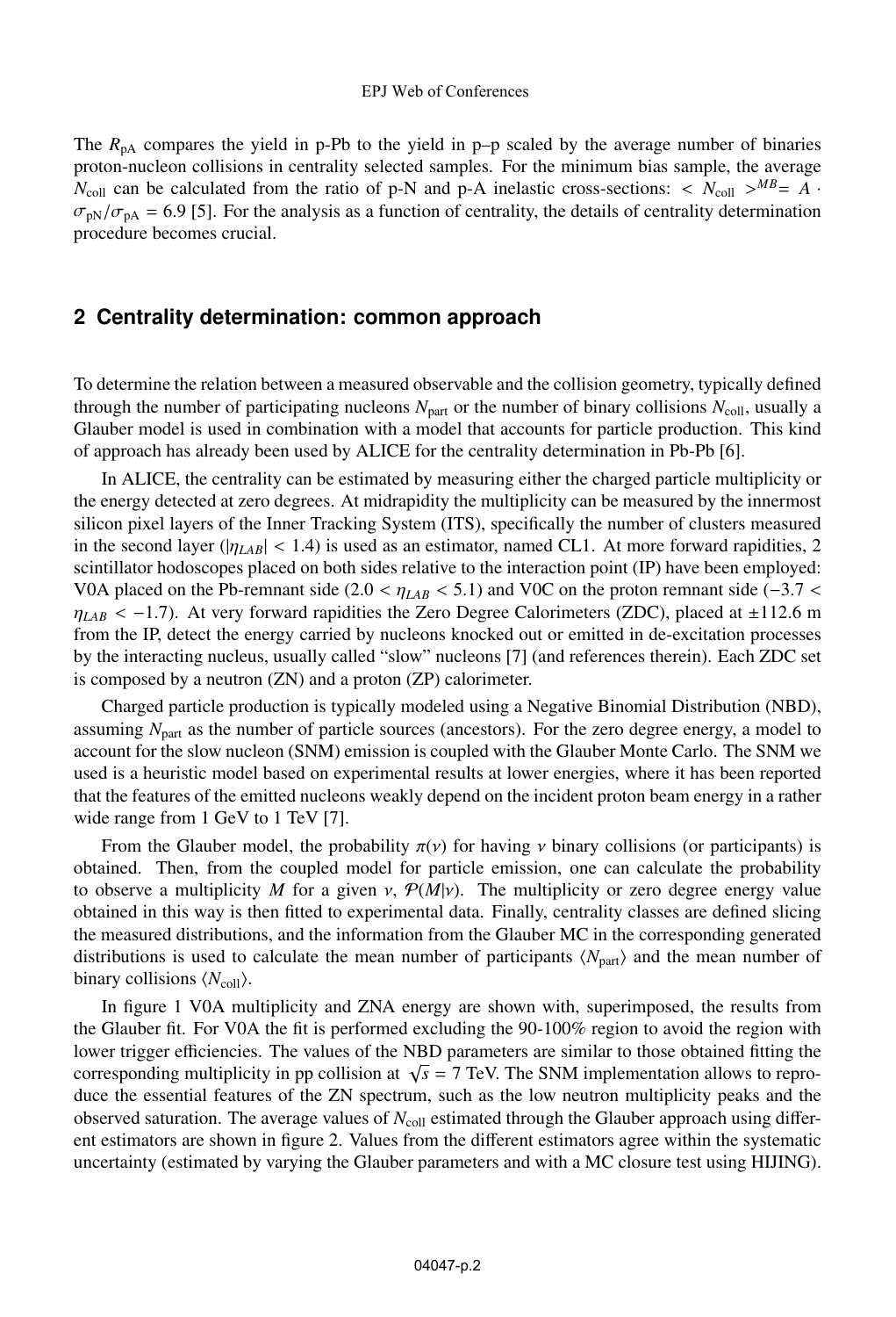

Figure 1. Left: amplitude of V0A signal fitted with NBD+Glauber function. Right: ZNA spectrum with SNM+Glauber fit superimposed.



Figure 2. <  $N_{coll}$  > values obtained from Glauber fit approach applied to different estimators and by selecting events on the pure Glauber MC in impact parameter *b*.

## **3 Biases affecting the centrality determination**

Three possible sources that can induce biases on the centrality determination based on charged particle multiplicity measurements have been identified. They are addressed in this Section.

#### **3.1 Multiplicity bias**

For centrality estimators based on charged particle measurements, one has to consider that, in contrast to Pb-Pb collisions, for p-Pb interactions the large multiplicity fluctuations for a fixed *N*part value are sizable compared to the width of the  $N_{part}$  distribution (see figure 3). The presence of such large fluctuations generates a dynamical bias in centrality classes based on particle multiplicity and may select a biased sample of nucleon-nucleon collisions. Such a bias occurs for any system with large relative statistical fluctuations, and it can be quantified using the Glauber fit itself. In the left panel of figure 4 the ratio between the average multiplicity per ancestor from Glauber and the average NBD multiplicity is shown as a function of centrality. While in Pb-Pb it deviates from unity only for very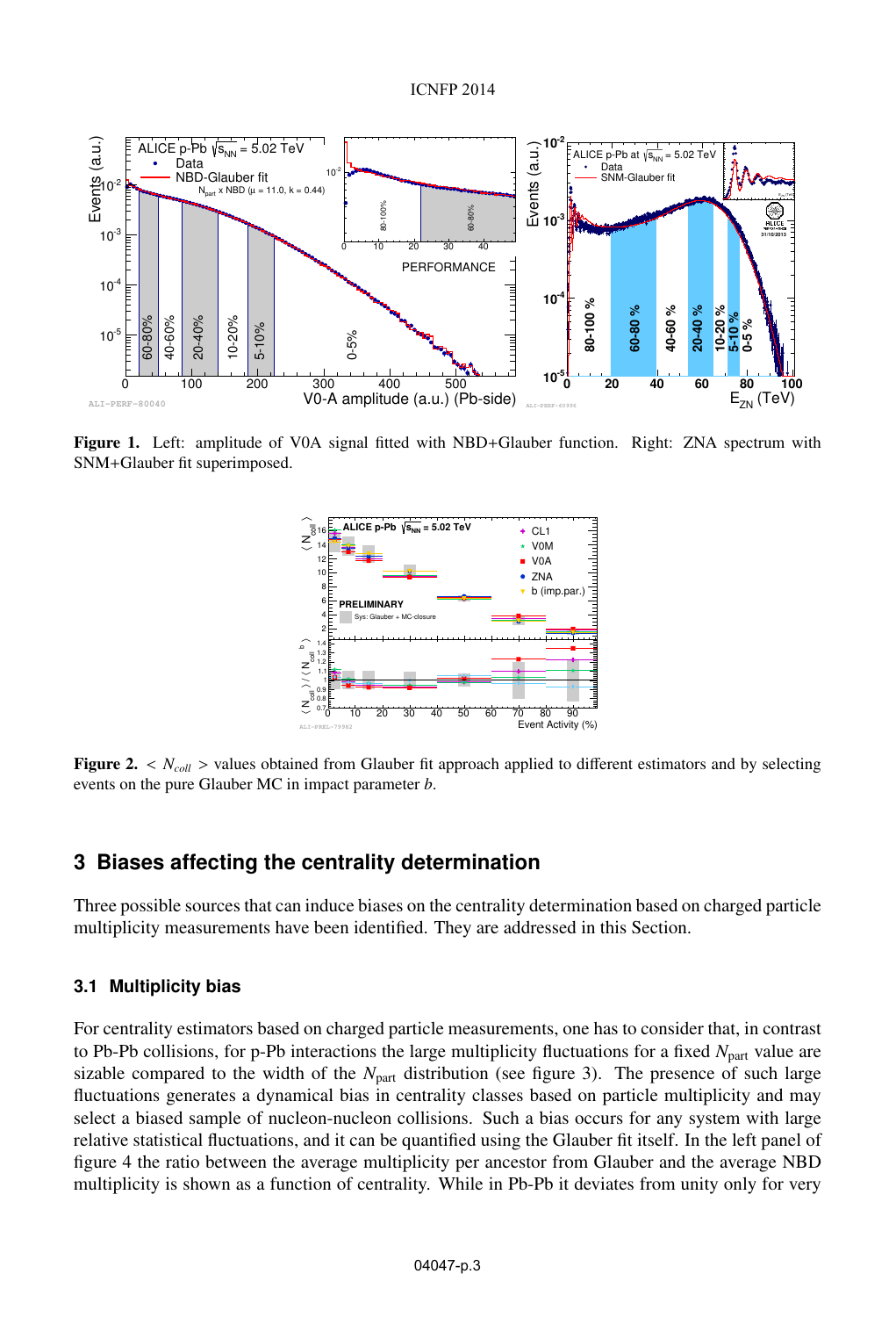

Figure 3. Correlation between the charged particle multiplicity and number of participating nucleons in p-Pb (left) and in Pb-Pb (right) collisions from Glauber Monte Carlo.

peripheral events, in p-Pb collisions we observe large deviations over the whole centrality range. The most central (peripheral) collisions have on average much higher (lower) multiplicity per ancestor.



Figure 4. Left: multiplicity fluctuation bias calculated from NBD-Glauber MC as the ratio between mean multiplicity per ancestor and mean NBD multiplicity. Right: number of hard scatterings per  $N_{\text{coll}}$  as a function of centrality as calculated with a toy MC that couples p-Pb Glauber MC to PYTHIA6 pp events.

In all recent Monte Carlo generators a large part of the multiplicity fluctuations is due to the fluctuations of the number of particle sources, i.e. Multiple semi-hard Parton Interactions (MPI). As an example, the HIJING generator accounts for fluctuations of the number of MPI per NN interaction via an NN overlap function  $T_{NN}(b_{NN})$ , where  $b_{NN}$  is the NN impact parameter, i.e. the impact parameter between the proton and each wounded nucleon of the nucleus. The average number of hard scatterings depends on  $b_{NN}$  through  $\langle n_{\text{hard}} \rangle = \sigma_{\text{hard}} T_{NN}(b_{NN})$ . However, in HIJING the total number of hard scatterings deviates from a binary scaling due to energy conservation at high *N*<sub>coll</sub>. Therefore, to study a baseline based on an incoherent and unconstrained superposition of nucleon-nucleon collisions,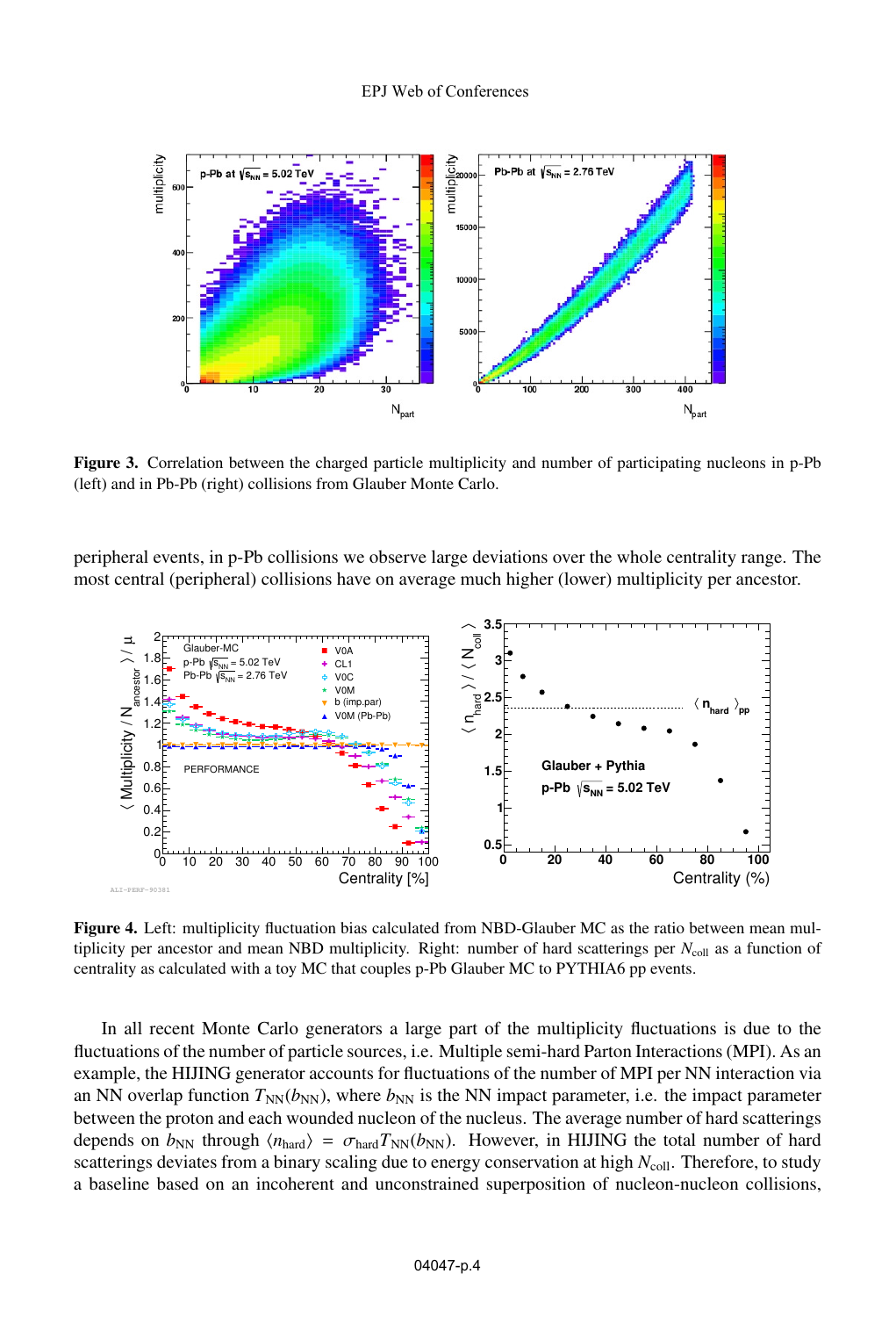#### ICNFP 2014

PYTHIA6 (Perugia 2011 tune) [9] was coupled to the p-Pb Glauber MC calculation. For each *N*coll value from the Glauber distribution, a corresponding number of independent PYTHIA pp events is superimposed. We refer to this toy MC as G-PYTHIA hereafter. In the right panel of figure 4 the average number of hard scatterings per collision obtained from G-PYTHIA is shown as a function of centrality. Deviations from the binary scaling are observed over the whole centrality range, with a behavior resembling the bias in multiplicity obtained from the Glauber MC (shown in the left panel of figure 4). Therefore the bias on the multiplicity corresponds to a bias on the number of particle sources (ancestors in NBD-Glauber approach, hard scattering in more sophisticated models).

#### **3.2 Jet-veto effect**

A kinematic bias arises in events containing high  $p<sub>T</sub>$  particles. These particles contribute to the overall event multiplicity and can thus introduce trivial correlations between centrality estimators based on multiplicity measurements and the presence of high  $p<sub>T</sub>$  particles in the event. In particular, for very peripheral collisions, the multiplicity range that governs the centrality for the bulk of soft collisions can represent an effective veto on hard processes, leading to a  $R<sub>pA</sub> < 1$ . This effect is expected to be most important for CL1 estimator that has a full overlap with the tracking region.

#### **3.3 Geometric bias**

Finally, a purely geometrical bias, independent on the considered centrality estimator, has to be considered for peripheral collisions. This is due to the fact that the mean impact parameter between two nucleons  $(b_{NN})$ , calculated from a Monte-Carlo Glauber simulation, is almost constant for central collisions, but rises significantly for peripheral interactions. This reduces the average number of MPIs for most peripheral events, enhancing the effect of the bias leading to a nuclear modification factor less than one for peripheral collisions.

In summary, three different possible sources of bias have been identified. They are expected to lead at high  $p<sub>T</sub>$  to deviations from unity of the nuclear modification factors both in peripheral and in central collisions. As will be discussed in the following sections, the effects decrease with increasing rapidity separation between the  $p<sub>T</sub>$  spectrum measurements and the centrality estimator.

## **4 Biased nuclear modification factors**

All these sources of bias imply that the average  $N_{\text{coll}}$  from the Glauber approach can not be used to scale pp data and compute nuclear modification factors. For this reason we define a "biased" nuclear modification factor:

$$
Q_{\rm pPb} = \frac{dN_{\rm pPb}/dp_{\rm T}}{N_{\rm coll}^{\rm Glauber} dN_{\rm pp}/dp_{\rm T}}
$$

that will differ from unity at high  $p<sub>T</sub>$  due to the identified biases even if the binary scale holds. In figure 5 the  $Q_{\text{pPb}}$  for charged primary particles is shown in 7 centrality bins for CL1 and for V0A estimators. As expected, the ratio differs from unity at high  $p<sub>T</sub>$ . There is also a clear indication of the jet-veto effect in the most peripheral CL1 class where  $Q_{\text{pPb}}$  has a negative slope with increasing  $p<sub>T</sub>$  due to the fact that the jet contribution to the overall multiplicity increases with  $p<sub>T</sub>$ . The spread between different centrality classes is reduced increasing the rapidity gap between the region where the tracking is performed (midrapidity) and the centrality estimator. This can be inferred by comparing the results obtained using CL1 (full overlap) and V0A (larger  $\eta$  gap) estimators.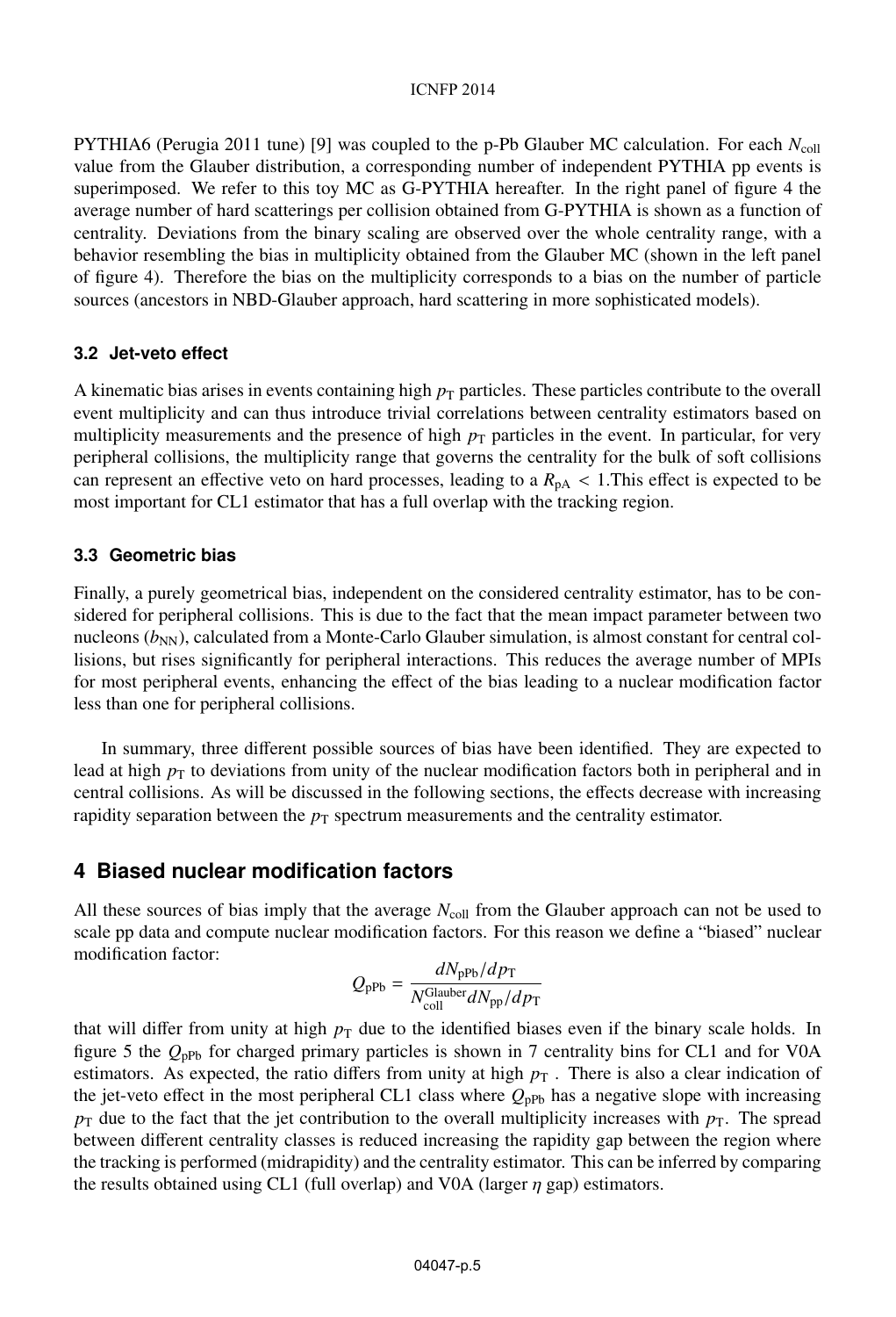

Figure 5.  $Q_{\text{pPb}}$  spectra of charged primary particles for CL1 estimator (left) and V0A estimator (right). The closed points are the data, the lines are the results from G-PYTHIA.

Results from G-PYTHIA calculations are also shown. A good agreement with data for all centrality classes is observed, in particular for CL1 estimator. This suggests that the proper scaling for high  $p<sub>T</sub>$  particle production is an incoherent superposition of pp collisions. The agreement is worse for V0A estimator since the model is not adequate for forward particle production, in particular in the Pb fragmentation region where V0A is located. G-PYTHIA reproduces also the jet-veto bias in the most peripheral CL1 bin.

### **5 A new approach for centrality determination**

To provide an unbiased centrality selection, an alternative, entirely data driven method has been developed. This is based on two main assumptions. The first one is to assume that selecting events with the neutron ZDC (ZN) does not induce any bias. To obtain more insight into the particle production mechanism, we studied the correlation of various observables that are expected to scale linearly with  $N_{\text{part}}$  or  $N_{\text{coll}}$ , in bins of ZN centrality. To compare the different observables on the same scale, we considered the signals normalized to their minimum bias (MB) values:  $S_i/\langle S_{MB}\rangle$ . In the left panel of figure 6 the correlation between a few selected normalized signals and the normalized charged-particle density averaged over  $-1 < \eta < 0$  is shown. The charged particle pseudorapidity density is obtained from the measured distribution of tracklets, formed using the position of the primary vertex and two hits, one on each SPD layer [12]. The statistical uncertainty is negligible, while the systematic uncertainties largely cancel in the ratio to the MB signals. The correlation exhibits a clear dependence on pseudorapidity. The slope of the normalized signals diminishes towards the proton direction (V0C side).

In order to further quantify the relative trends of the observables and to relate them with geometrical quantities, such as  $N_{part}$ , we use the Wounded Nucleon Model [10] assumption that  $dN_{ch}/d\eta$  at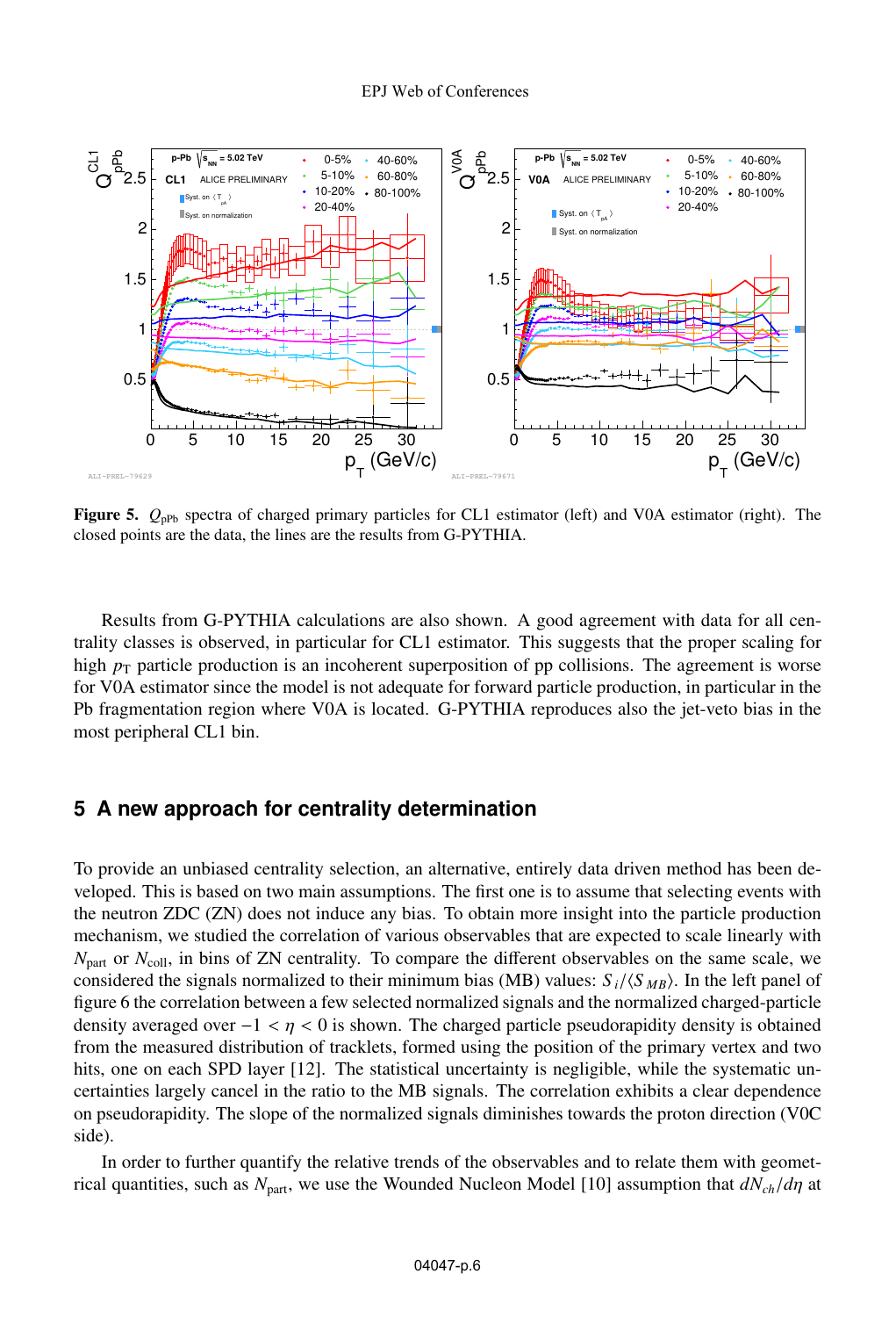

Figure 6. Left: normalized signals from various observables (innermost V0A ring, V0C and two rapidity intervals of  $dN_{ch}/d_n$ ) versus the normalized charged-particle density in  $-1 < \eta < 0$ . Right: Result for the  $\alpha$  parameter from the linear fit 2. Negative pseudorapidity values correspond to the Pb-going side.

midrapidity is proportional to  $N_{\text{part}}$ . We fit the different observables with a linear function:

$$
\frac{\langle S \rangle_i}{\langle S \rangle_{MB}} = \frac{\langle N_{\text{part}} \rangle_{MB}}{(\langle N_{\text{part}} \rangle_{MB} - \alpha)} \cdot \left( \frac{\langle dN/d\eta \rangle_i}{\langle dN/d\eta \rangle_{MB}} \right)_{-1 < \eta < 0} - \frac{\alpha}{(\langle N_{\text{part}} \rangle_{MB} - \alpha)} \tag{2}
$$

The value of the free parameter  $\alpha$  for each observable is extracted from a fit to the data and shown in the right panel of figure 6. A perfect  $N_{part}$  scaling holds for  $\alpha = 0$ . A clear and smooth change of the scaling behaviour for charged particle production as a function of the covered pseudorapidity can be observed. In the Pb-going direction the value of the  $\alpha$  parameter reaches the value obtained for charged-particle production at high- $p_T$ , which is a signature of  $N_{part} + 1 = N_{coll}$  scaling. Our data are overlaid with the fit parameters derived from PHOBOS charged-particle multiplicity measurements [11], scaled by the ratio of the beam rapidities in p-Pb at  $\sqrt{s_{NN}}$  = 5.02 TeV and in d–Au collisions at  $\sqrt{s_{NN}}$  = 200 GeV.

The second assumption of the model is based on these findings on the scaling of charged particle production as a function of rapidity. We make three hypothesis on observables that are expected to scale as a linear function of  $N_{\text{coll}}$  or  $N_{\text{part}}$ , obtaining thus 3 sets of  $\langle N_{\text{coll}} \rangle$  values:

1. *N*<sup>mult</sup> assuming that  $dN_{ch}/d\eta$  at mid-rapidity is proportional to  $N_{part}$ :

$$
\langle N_{\text{coll}} \rangle_i^{\text{mult}} = \langle N_{\text{part}} \rangle_{MB} \cdot \left( \frac{\langle dN/d\eta \rangle_i}{\langle dN/d\eta \rangle_{MB}} \right)_{-1 < \eta < 0} \tag{3}
$$

2. *N*<sup>high–p<sub>T</sub></sup> assuming that the yield of charged high- $p_T$  particles at mid-rapidity is proportional to  $\frac{N_{coll}}{N_{coll}}$ 

$$
\langle N_{\text{coll}} \rangle_i^{\text{high-pr}} = \langle N_{\text{coll}} \rangle_{MB} \cdot \frac{\langle S \rangle_i}{\langle S \rangle_{MB}}
$$
(4)

3. *N*Pb−side *coll* assuming that the Pb-side charged-particle multiplicity is proportional to the number of wounded target nucleons ( $N_{\text{part}}^{target} = N_{\text{part}} - 1 = N_{\text{coll}}$ ):

$$
\langle N_{\text{coll}} \rangle_i^{\text{Pb-side}} = \langle N_{\text{coll}} \rangle_{MB} \cdot \frac{\langle S \rangle_i}{\langle S \rangle_{MB}}
$$
 (5)

#### 04047-p.7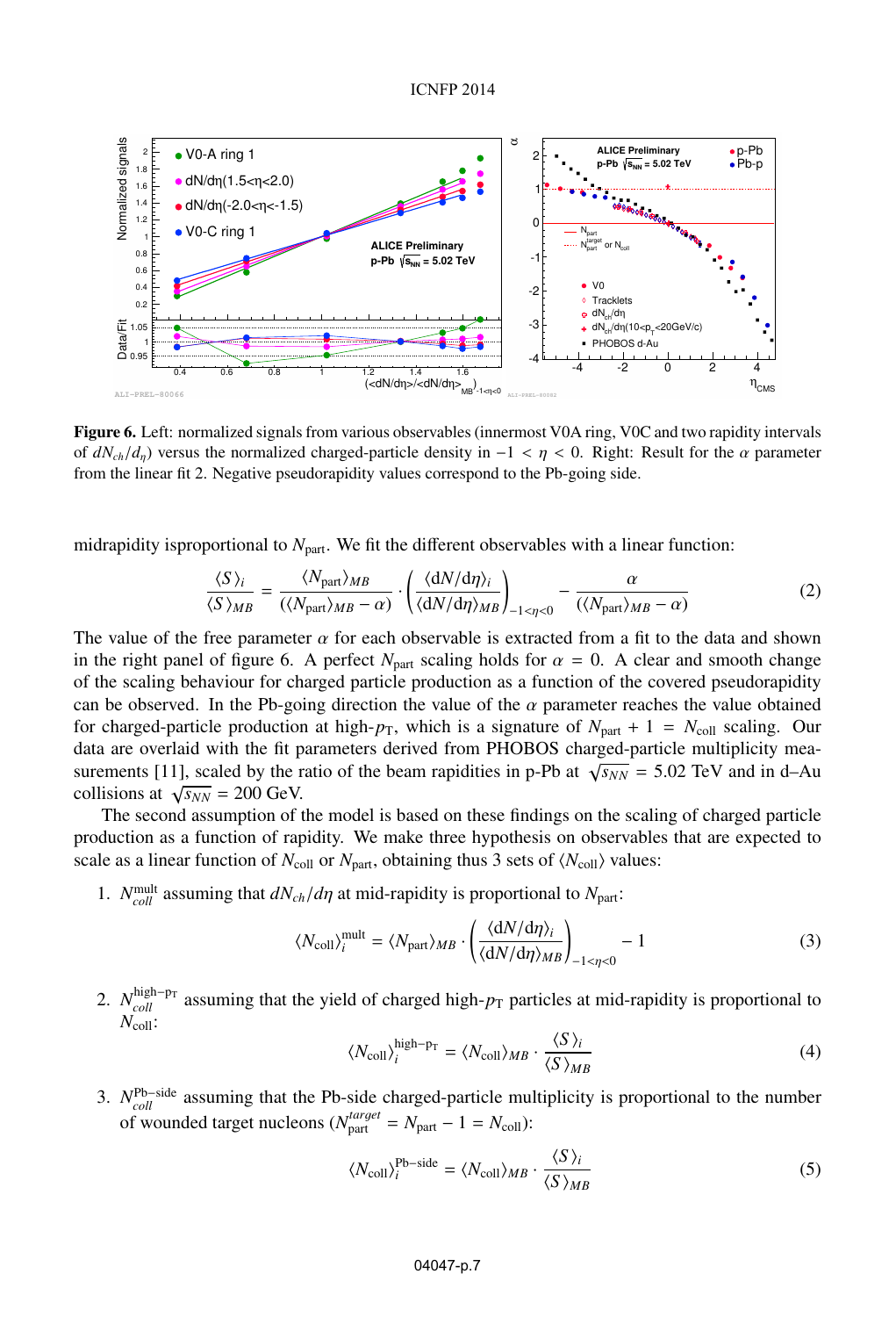#### EPJ Web of Conferences

The first two conditions are satisfied for minimum bias collisions [12], [13]. The obtained *N*coll values are in good agreement, with differences within 10%, showing the consistency of the three hypothesis even if not providing a proof for their validity.



Figure 7. Left: Pseudorapidity density of charged particles produced at midrapidity per participant as a function of  $N_{\text{part}}$ . Right:  $Q_{\text{pPb}}$  for charged primaries in ZNA centrality classes using  $N_{\text{coll}}^{\text{Pbside}}$  set.

Figure 7, on the left panel, shows *dN*/*d*η integrated at midrapidity divided by the number of participants as a function of  $\langle N_{\text{part}} \rangle$  for various centrality estimators. For the V0A centrality estimator, in addition to the  $\langle N_{\text{part}} \rangle$  from the standard Glauber calculation, also those obtained with the implementation of Glauber-Gribov model [14] are shown. For the standard Glauber calculations, the charged particle density at midrapidity increases more than linearly, as a consequence of the strong multiplicity bias. The effect is more pronounced using CL1 estimator, since there is a complete overlap with the tracking region. This trend is absent in the case of the Glauber-Gribov model, which shows a relatively constant behaviour, with the exception of the most peripheral point, that does not reach the pp value. The results obtained with the proposed alternative method, using  $N_{\text{part}}^{\text{Pb}-\text{side}}$  and  $N_{\text{part}}^{\text{high}-\text{pr}}$ sets, do not depend on centrality and they reach the pp value. The  $Q_{\text{pPb}}$  spectra calculated using ZNA centrality selection and the two assumptions on midrapidity and forward rapidity particle production (and not the one on high  $p<sub>T</sub>$  particle production) give very similar results (see figure 7, left panel where  $Q_{\text{pPb}}$  spectra for charged particles are shown for the  $N_{coll}^{Pbside}$  assumption). The effects observed in Figure 5 due to the biases are no more present: the spectra for different centrality bins are in good agreement and they are consistent with unity at high  $p<sub>T</sub>$ .

The average  $Q_{\text{pPb}}$  at high  $p_{\text{T}}$  as a function of centrality is shown in figure 8. For estimators based on charged particle multiplicity (left panel), the centrality dependence shows the multiplicity bias that is also reproduced by the G-PYTHIA calculations (superimposed lines). With the new approach, the centrality dependence is washed out and the results with two different assumptions on particle production are both consistent with unity. This also demonstrates that each of the hypothesis made on particle production implies the other two.

## **6 Conclusions**

Centrality estimators based on particle multiplicity measurements induce a bias on the hardness of p-N collision. The bias effects can be reduced by increasing the rapidity gap between the tracking region